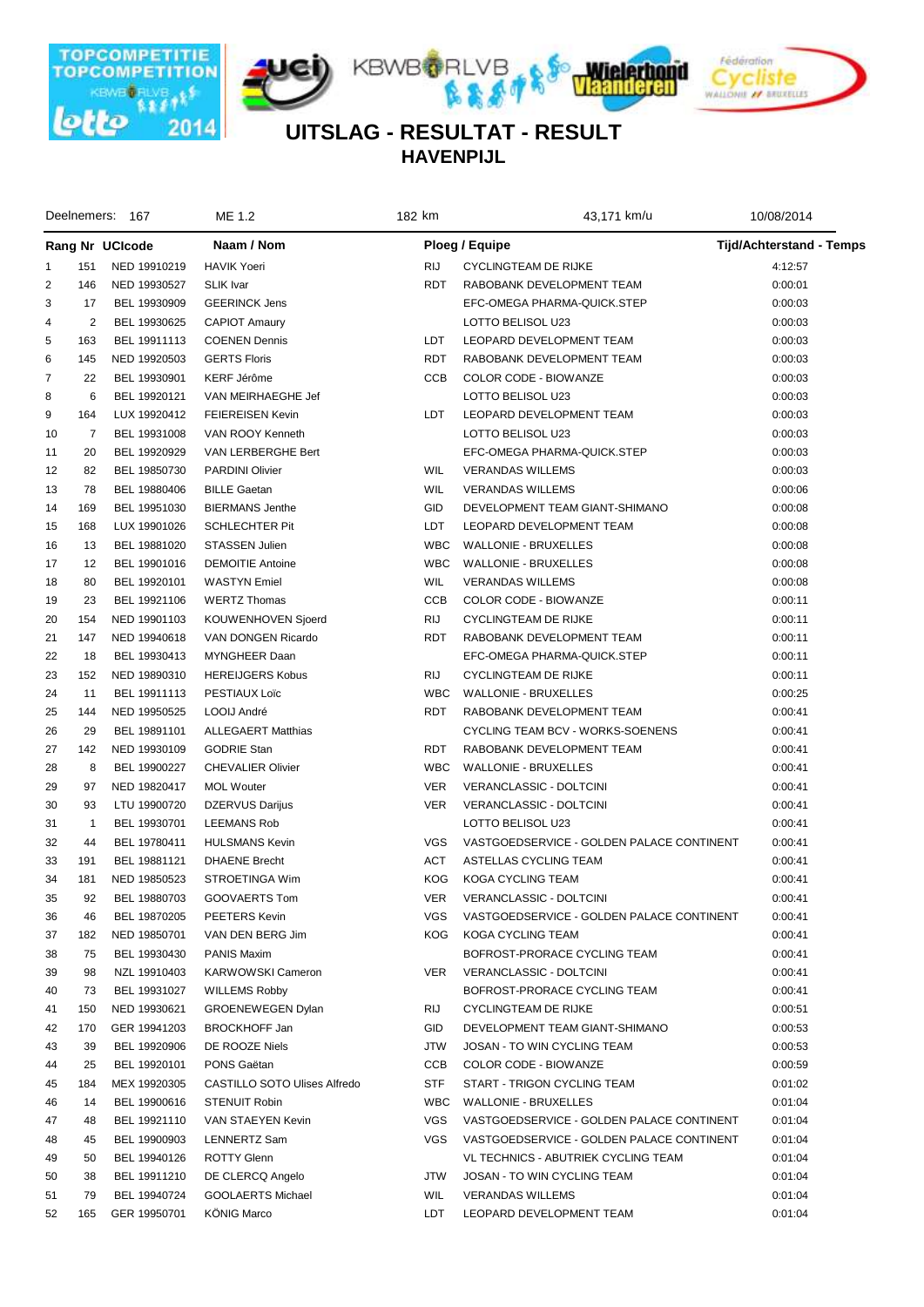

**HAVENPIJL UITSLAG - RESULTAT - RESULT**

|    |     | Deelnemers: 167                                       | ME 1.2                     | 182 km     | 43,171 km/u                                    | 10/08/2014                      |  |
|----|-----|-------------------------------------------------------|----------------------------|------------|------------------------------------------------|---------------------------------|--|
|    |     | Rang Nr UCIcode                                       | Naam / Nom                 |            | Ploeg / Equipe                                 | <b>Tijd/Achterstand - Temps</b> |  |
| 53 | 172 | NED 19951212                                          | <b>JANSSEN Adriaan</b>     | <b>GID</b> | DEVELOPMENT TEAM GIANT-SHIMANO                 | 0:01:04                         |  |
| 54 | 31  | BEL 19940529                                          | <b>DELBAERE Tijs</b>       |            | CYCLING TEAM BCV - WORKS-SOENENS               | 0:01:04                         |  |
| 55 | 108 | BEL 19940211                                          | <b>MERLIER Braam</b>       |            | BAGUET - M.I.B.A. POORTEN - INDULEK CYCLING TE | 0:01:04                         |  |
| 56 | 122 | BEL 19950609                                          | DUQUENNOY Jimmy            |            | ROYAL VELO-CLUB OTTIGNIES                      | 0:01:04                         |  |
| 57 | 173 | SWE 19910621                                          | POLDER Robert              | <b>GID</b> | DEVELOPMENT TEAM GIANT-SHIMANO                 | 0:01:04                         |  |
| 58 | 63  | BEL 19890823                                          | <b>YDENS Andrew</b>        | <b>PCW</b> | T.PALM - PÖLE CONTINENTAL WALLON               | 0:01:04                         |  |
| 59 | 27  | BEL 19951112                                          | PICOUX Maximilien          | <b>CCB</b> | COLOR CODE - BIOWANZE                          | 0:01:04                         |  |
| 60 | 57  | BEL 19910927                                          | <b>BARATTO Jonathan</b>    | <b>PCW</b> | T.PALM - PÔLE CONTINENTAL WALLON               | 0:01:04                         |  |
| 61 | 123 | BEL 19900508                                          | <b>KRAUSS Laurent</b>      |            | ROYAL VELO-CLUB OTTIGNIES                      | 0:01:04                         |  |
| 62 | 96  | BEL 19890106                                          | <b>VERWAEST Kevin</b>      | <b>VER</b> | VERANCLASSIC - DOLTCINI                        | 0:01:04                         |  |
| 63 | 179 | NED 19860507                                          | VAN DER ZWET Arno          | <b>KOG</b> | KOGA CYCLING TEAM                              | 0:01:04                         |  |
| 64 | 138 | BEL 19920601                                          | RAEYMAEKERS Mattias        |            | V.Z.W. ROYAL ANTWERP BICYCLE CLUB              | 0:01:04                         |  |
| 65 | 127 | BEL 19910304                                          | GOOSSENS Kenny             | CIB        | <b>CIBEL</b>                                   | 0:01:04                         |  |
| 66 | 149 | NED 19900808                                          | <b>GROEN Dex</b>           | <b>RIJ</b> | <b>CYCLINGTEAM DE RIJKE</b>                    | 0:01:11                         |  |
| 67 | 40  | BEL 19911130                                          | <b>REYNVOET Niels</b>      | <b>JTW</b> | JOSAN - TO WIN CYCLING TEAM                    | 0:01:11                         |  |
| 68 | 61  | BEL 19940111                                          | <b>LETEN Wouter</b>        | <b>PCW</b> | T.PALM - PÖLE CONTINENTAL WALLON               | 0:01:11                         |  |
| 69 | 5   | BEL 19941103                                          | POLS Ruben                 |            | LOTTO BELISOL U23                              | 0:01:11                         |  |
| 70 | 9   | BEL 19870802                                          | DUFRASNE Jonathan          | <b>WBC</b> | WALLONIE - BRUXELLES                           | 0:01:11                         |  |
| 71 | 49  | BEL 19920530                                          | <b>WYNANTS Nick</b>        | <b>VGS</b> | VASTGOEDSERVICE - GOLDEN PALACE CONTINENT      | 0:01:26                         |  |
| 72 | 114 | BEL 19921005                                          | DE PAEPE Johannes          |            | BIANCHI-LOTTO-NIEUWE HOOP TIELEN VZW           | 0:01:26                         |  |
| 73 | 84  | BEL 19900221                                          | <b>VEREECKEN Nicolas</b>   | <b>WIL</b> | <b>VERANDAS WILLEMS</b>                        | 0:01:26                         |  |
| 74 | 176 | NED 19890123                                          | <b>CASTELIJNS Twan</b>     | <b>KOG</b> | KOGA CYCLING TEAM                              | 0:01:26                         |  |
| 75 | 21  | BEL 19940602                                          | <b>FARAZIJN Maxime</b>     |            | EFC-OMEGA PHARMA-QUICK.STEP                    | 0:01:26                         |  |
| 76 | 33  | BEL 19940818                                          | <b>VANDEWALLE Matthias</b> |            | CYCLING TEAM BCV - WORKS-SOENENS               | 0:01:26                         |  |
| 77 | 140 | NED 19880912                                          | <b>VERDAASDONCK Nicky</b>  |            | V.Z.W. ROYAL ANTWERP BICYCLE CLUB              | 0:01:26                         |  |
| 78 | 4   | BEL 19920203                                          | <b>CRAEGHS Maarten</b>     |            | LOTTO BELISOL U23                              | 0:01:26                         |  |
| 79 | 153 | GER 19871120                                          | PFINGSTEN Christoph        | RIJ        | <b>CYCLINGTEAM DE RIJKE</b>                    | 0:01:26                         |  |
| 80 | 148 | NED 19890202                                          | <b>BEUKEBOOM Dion</b>      | <b>RIJ</b> | <b>CYCLINGTEAM DE RIJKE</b>                    | 0:01:26                         |  |
| 81 | 177 | NED 19910827                                          | DE GREEF Robbert           | <b>KOG</b> | KOGA CYCLING TEAM                              | 0:01:26                         |  |
| 82 | 71  | BEL 19861101                                          | <b>BRUYNDONCKX Stijn</b>   |            | BOFROST-PRORACE CYCLING TEAM                   | 0:01:26                         |  |
| 83 | 178 | NED 19880902                                          | CHAIGNEAU Robin            | <b>KOG</b> | KOGA CYCLING TEAM                              | 0:01:26                         |  |
| 84 | 110 | BEL 19940513                                          | <b>BOSSUYT Gianni</b>      |            | BAGUET - M.I.B.A. POORTEN - INDULEK CYCLING TE | 0:01:26                         |  |
| 85 | 126 | BEL 19950512                                          | <b>REYNAERTS Wim</b>       |            | ROYAL VELO-CLUB OTTIGNIES                      | 0:01:26                         |  |
| 86 | 15  | BEL 19930414                                          | <b>DEGREVE Martijn</b>     |            | EFC-OMEGA PHARMA-QUICK.STEP                    | 0:01:26                         |  |
| 87 | 72  | BEL 19920127                                          | <b>DANIELS Wouter</b>      |            | BOFROST-PRORACE CYCLING TEAM                   | 0:01:36                         |  |
| 88 | 118 | BEL 19940202                                          | DECOSTER Gert-jan          |            | BIANCHI-LOTTO-NIEUWE HOOP TIELEN VZW           | 0:01:39                         |  |
| 89 | 47  | BEL 19940730                                          | <b>VAN LAER Titte</b>      | VGS        | VASTGOEDSERVICE - GOLDEN PALACE CONTINENT      | 0:01:39                         |  |
| 90 | 28  | BEL 19921231                                          | DE WINTER Ludwig           | CCB        | COLOR CODE - BIOWANZE                          | 0:02:03                         |  |
| 91 | 162 | ITA 19900908                                          | <b>BAFFI Piero</b>         | LDT        | LEOPARD DEVELOPMENT TEAM                       | 0:05:37                         |  |
| 92 | 141 | NED 19950727                                          | <b>BOL Cees</b>            | RDT        | RABOBANK DEVELOPMENT TEAM                      | 0:05:37                         |  |
| 93 | 99  | BEL 19930131                                          | <b>VERWEE Pieter</b>       |            | ASFRA RACING TEAM                              | 0:05:37                         |  |
| 94 | 53  | BEL 19941111                                          | <b>DECOSTER Merlijn</b>    |            | VL TECHNICS - ABUTRIEK CYCLING TEAM            | 0:05:54                         |  |
| 95 | 180 | NED 19950524                                          | DE JONG Martijn            | KOG.       | KOGA CYCLING TEAM                              | 0:05:57                         |  |
| 96 | 34  | BEL 19930120                                          | <b>VANDROMME Evert</b>     |            | CYCLING TEAM BCV - WORKS-SOENENS               | 0:05:57                         |  |
| 97 | 113 | BEL 19940507                                          | <b>BLOMME</b> Lorenzo      |            | BIANCHI-LOTTO-NIEUWE HOOP TIELEN VZW           | 0:05:57                         |  |
| 98 | 16  | BEL 19920120                                          | DE TIER Floris             |            | EFC-OMEGA PHARMA-QUICK.STEP                    | 0:05:57                         |  |
| 99 | 55  | NED 19950323                                          | <b>MOELEKER Ivar</b>       |            | VL TECHNICS - ABUTRIEK CYCLING TEAM            | 0:05:57                         |  |
|    | 66  | DNS / Non partants / Niet vertrokken:<br>BEL 19940307 | DE SY Gertjan              |            | VAN DER VURST DEVELOPMENT TEAM                 |                                 |  |
|    |     | DNF / Abbandons / Opgaves:                            |                            |            |                                                |                                 |  |
|    | 3   | BEL 19920222                                          | <b>CAROLUS Jorne</b>       |            | LOTTO BELISOL U23                              |                                 |  |
|    | 10  | BEL 19911016                                          | <b>MOTTET Florent</b>      | <b>WBC</b> | <b>WALLONIE - BRUXELLES</b>                    |                                 |  |
|    | 19  | BEL 19950201                                          | PLANCKAERT Edward          |            | EFC-OMEGA PHARMA-QUICK.STEP                    |                                 |  |
|    |     |                                                       |                            |            |                                                |                                 |  |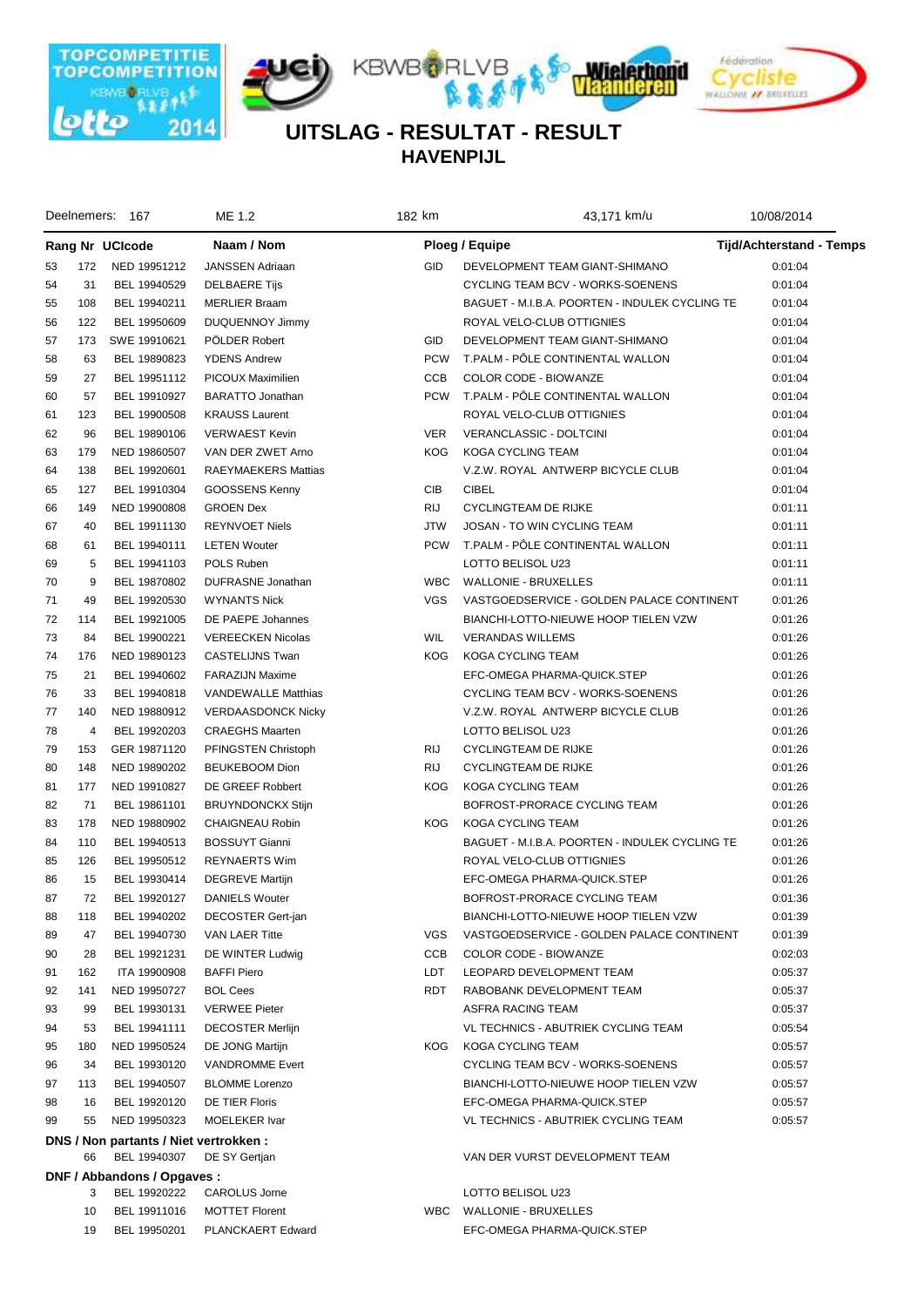

**HAVENPIJL UITSLAG - RESULTAT - RESULT**

|     | Deelnemers: 167 | ME 1.2                       | 182 km     | 43,171 km/u                                    | 10/08/2014               |
|-----|-----------------|------------------------------|------------|------------------------------------------------|--------------------------|
|     | Rang Nr UCIcode | Naam / Nom                   |            | Ploeg / Equipe                                 | Tijd/Achterstand - Temps |
| 24  | BEL 19940826    | <b>HUBERT Romain</b>         | CCB        | COLOR CODE - BIOWANZE                          |                          |
| 26  | BEL 19950717    | <b>MERTZ Remy</b>            | CCB        | COLOR CODE - BIOWANZE                          |                          |
| 30  | BEL 19951026    | DEFREYNE Cedric              |            | CYCLING TEAM BCV - WORKS-SOENENS               |                          |
| 36  | BEL 19910104    | <b>BREYNE</b> Jonathan       | JTW        | JOSAN - TO WIN CYCLING TEAM                    |                          |
| 37  | BEL 19930603    | DE BOECK Vincent             | JTW        | JOSAN - TO WIN CYCLING TEAM                    |                          |
| 42  | BEL 19930111    | VENNEMAN Robin               | JTW        | JOSAN - TO WIN CYCLING TEAM                    |                          |
| 43  | BEL 19940413    | COOLS Alexander              | VGS        | VASTGOEDSERVICE - GOLDEN PALACE CONTINENT      |                          |
| 51  | BEL 19940620    | <b>PIETERS Laurent</b>       |            | VL TECHNICS - ABUTRIEK CYCLING TEAM            |                          |
| 52  | BEL 19950524    | <b>THORE Floris</b>          |            | VL TECHNICS - ABUTRIEK CYCLING TEAM            |                          |
| 54  | BEL 19910101    | <b>SCHOOLMEESTERS Atse</b>   |            | VL TECHNICS - ABUTRIEK CYCLING TEAM            |                          |
| 56  | BEL 19920410    | VAN BREUSSEGEM Elias         |            | VL TECHNICS - ABUTRIEK CYCLING TEAM            |                          |
| 58  | BEL 19930218    | <b>BEELEN Boris</b>          | <b>PCW</b> | T.PALM - POLE CONTINENTAL WALLON               |                          |
| 59  | CAN 19950805    | PINEDA Hendrik               | <b>PCW</b> | T.PALM - PÖLE CONTINENTAL WALLON               |                          |
| 60  | BEL 19890906    | VAN DE MAELE Glenn           | <b>PCW</b> | T.PALM - PÖLE CONTINENTAL WALLON               |                          |
| 62  | BEL 19900614    | VANSUMERE lan                | <b>PCW</b> | T.PALM - PÖLE CONTINENTAL WALLON               |                          |
| 64  | BEL 19920312    | <b>CLAEYS Timothy</b>        |            | VAN DER VURST DEVELOPMENT TEAM                 |                          |
| 65  | BEL 19930930    | DE BOCK Stijn                |            | VAN DER VURST DEVELOPMENT TEAM                 |                          |
| 67  | BEL 19920828    | <b>NAESEN Lawrence</b>       |            | VAN DER VURST DEVELOPMENT TEAM                 |                          |
| 68  | BEL 19921030    | <b>LIEVENS Niels</b>         |            | VAN DER VURST DEVELOPMENT TEAM                 |                          |
| 69  | BEL 19950516    | VAN BEETHOVEN Matthias       |            | VAN DER VURST DEVELOPMENT TEAM                 |                          |
| 74  | BEL 19860729    | VAN ROY Simon                |            | BOFROST-PRORACE CYCLING TEAM                   |                          |
| 81  | BEL 19911014    | <b>MANNAERTS Jelle</b>       | WIL        | <b>VERANDAS WILLEMS</b>                        |                          |
| 83  | BEL 19930128    | <b>TOUQUET Joren</b>         | WIL        | <b>VERANDAS WILLEMS</b>                        |                          |
| 94  | BEL 19910416    | VAN COPPERNOLLE Francesco    | <b>VER</b> | VERANCLASSIC - DOLTCINI                        |                          |
| 95  | BEL 19800317    | <b>GARDEYN Gorik</b>         | VER.       | VERANCLASSIC - DOLTCINI                        |                          |
| 100 | ESP 19800306    | <b>LASA Vicente</b>          |            | ASFRA RACING TEAM                              |                          |
| 101 | BEL 19950803    | DE CLERCQ Soren              |            | ASFRA RACING TEAM                              |                          |
| 102 | BEL 19870208    | DE ROECK Kevin               |            | ASFRA RACING TEAM                              |                          |
| 103 | BEL 19940129    | <b>MAES Glenn</b>            |            | ASFRA RACING TEAM                              |                          |
| 104 | ISR 19950120    | MAA-YAN Frank                |            | ASFRA RACING TEAM                              |                          |
| 105 | GBR 19931022    | <b>WHELLAN Dan</b>           |            | ASFRA RACING TEAM                              |                          |
| 106 | BEL 19921215    | <b>COOMAN Gianni</b>         |            | BAGUET - M.I.B.A. POORTEN - INDULEK CYCLING TE |                          |
| 107 | BEL 19931202    | VAN DER HAEGHEN Ruben        |            | BAGUET - M.I.B.A. POORTEN - INDULEK CYCLING TE |                          |
| 111 | BEL 19840806    | DIEPENDAELE Timmy            |            | BAGUET - M.I.B.A. POORTEN - INDULEK CYCLING TE |                          |
| 115 | BEL 19950916    | <b>LEHAEN Dries</b>          |            | BIANCHI-LOTTO-NIEUWE HOOP TIELEN VZW           |                          |
| 116 | BEL 19931013    | <b>MERTENS Tom</b>           |            | BIANCHI-LOTTO-NIEUWE HOOP TIELEN VZW           |                          |
| 119 | BEL 19950420    | VAN OPSTAL Thomas            |            | BIANCHI-LOTTO-NIEUWE HOOP TIELEN VZW           |                          |
| 120 | BEL 19910511    | <b>DEGUELLE Christopher</b>  |            | ROYAL VELO-CLUB OTTIGNIES                      |                          |
| 121 | BEL 19920316    | <b>CADRON Julien</b>         |            | ROYAL VELO-CLUB OTTIGNIES                      |                          |
| 124 | BEL 19931110    | LA ROSE Grégory              |            | ROYAL VELO-CLUB OTTIGNIES                      |                          |
| 125 | BEL 19940315    | <b>BERTRAND Sébastien</b>    |            | ROYAL VELO-CLUB OTTIGNIES                      |                          |
| 128 | BEL 19911016    | CALLEBAUT Kevin              | CIB        | <b>CIBEL</b>                                   |                          |
| 129 | BEL 19921218    | VAN HOLDERBEKE Mathias       | CIB        | <b>CIBEL</b>                                   |                          |
| 130 | BEL 19911009    | VAN STEENBERGHEN Jori        | CIB        | <b>CIBEL</b>                                   |                          |
| 131 | BEL 19881010    | DE DECKER Bjorn              | CIB        | <b>CIBEL</b>                                   |                          |
| 132 | USA 19891206    | <b>GIBBONS Thomas Edward</b> | CIB        | <b>CIBEL</b>                                   |                          |
| 134 | BEL 19941207    | <b>VERHEYDEN Robin</b>       |            | V.Z.W. ROYAL ANTWERP BICYCLE CLUB              |                          |
| 135 | BEL 19920205    | <b>KERKHOFS Mathias</b>      |            | V.Z.W. ROYAL ANTWERP BICYCLE CLUB              |                          |
| 136 | BEL 19921204    | DOCKX Kristof                |            | V.Z.W. ROYAL ANTWERP BICYCLE CLUB              |                          |
| 137 | BEL 19920508    | GOOSSENS Maarten             |            | V.Z.W. ROYAL ANTWERP BICYCLE CLUB              |                          |
| 139 | BEL 19900425    | DE KEERSMAEKER Alexander     |            | V.Z.W. ROYAL ANTWERP BICYCLE CLUB              |                          |
| 143 | NED 19950831    | <b>BUDDING Martijn</b>       | RDT        | RABOBANK DEVELOPMENT TEAM                      |                          |
|     |                 |                              |            |                                                |                          |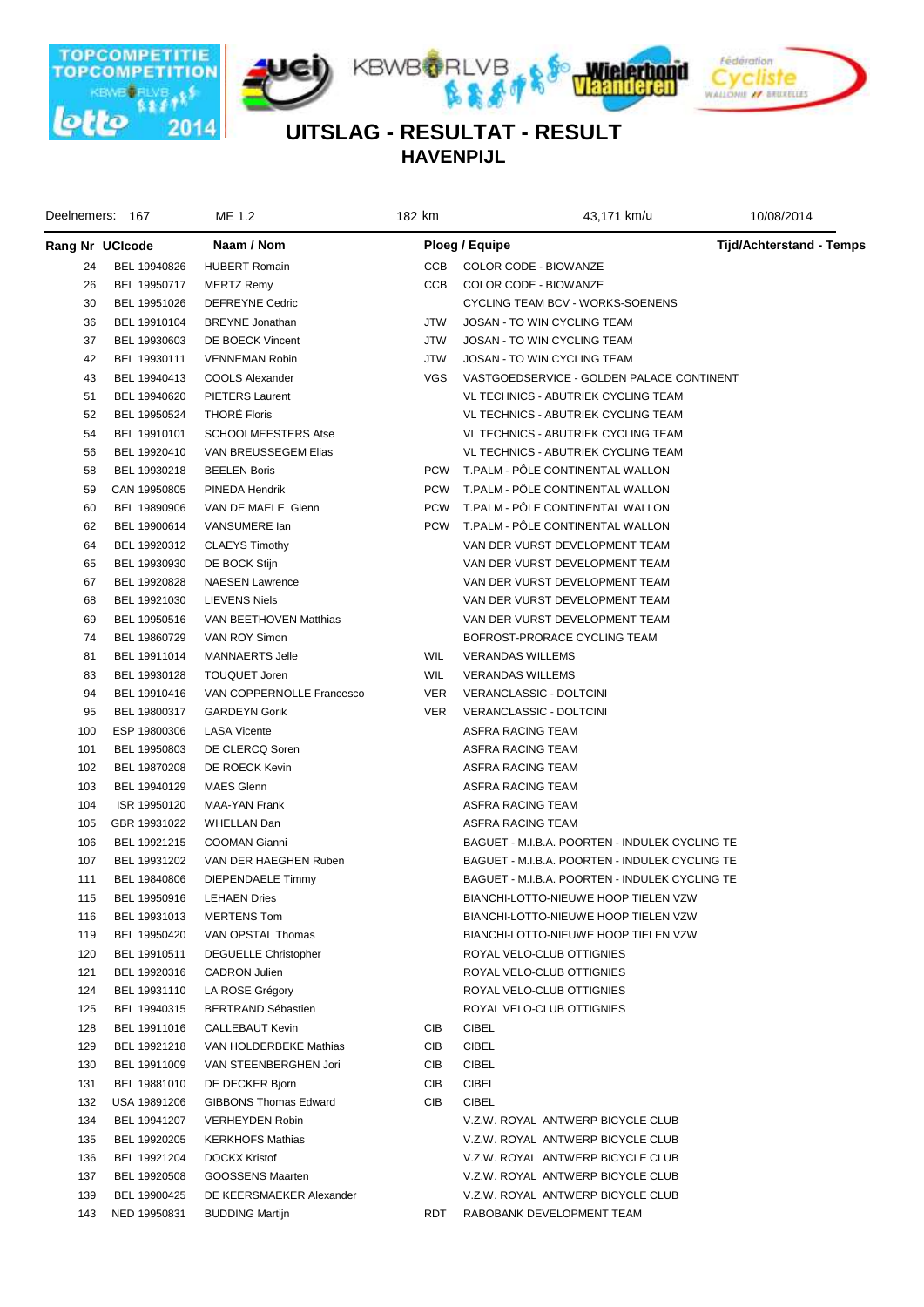

**HAVENPIJL**

| Deelnemers: | 167                             | ME 1.2                             | 182 km     | 43,171 km/u                    | 10/08/2014                       |    |
|-------------|---------------------------------|------------------------------------|------------|--------------------------------|----------------------------------|----|
|             | Rang Nr UCIcode                 | Naam / Nom                         |            | Ploeg / Equipe                 | <b>Tijd/Achterstand - Temps</b>  |    |
| 171         | SWE 19940428                    | LUDVIGSSON Fredrik                 | <b>GID</b> | DEVELOPMENT TEAM GIANT-SHIMANO |                                  |    |
| 175         | NED 19910723                    | VAN DER HAAR Lars                  | <b>GID</b> | DEVELOPMENT TEAM GIANT-SHIMANO |                                  |    |
| 185         | BRA 19940423                    | DOS SANTOS Carlos Henrique         | <b>STF</b> | START - TRIGON CYCLING TEAM    |                                  |    |
| 186         | CAN 19941018                    | <b>SAMUEL Travis</b>               | <b>STF</b> | START - TRIGON CYCLING TEAM    |                                  |    |
| 187         | PAR 19840612                    | <b>MINO Gustavo</b>                | <b>STF</b> | START - TRIGON CYCLING TEAM    |                                  |    |
| 188         | COL 19921204                    | SARMIENTO PACHECO Johnatan Fernand | <b>STF</b> | START - TRIGON CYCLING TEAM    |                                  |    |
| 189         | NED 19900423                    | VAN EERD David                     | <b>STF</b> | START - TRIGON CYCLING TEAM    |                                  |    |
| 190         | USA 19890531                    | <b>BROWN Cortlan</b>               | ACT        | ASTELLAS CYCLING TEAM          |                                  |    |
| 192         | GBR 19881002                    | <b>GREEN Matt</b>                  | <b>ACT</b> | ASTELLAS CYCLING TEAM          |                                  |    |
| 193         | USA 19881005                    | <b>KORUS Max</b>                   | ACT        | ASTELLAS CYCLING TEAM          |                                  |    |
| 194         | AUS 19890222                    | <b>MURFET Clay</b>                 | ACT        | ASTELLAS CYCLING TEAM          |                                  |    |
| 195         | USA 19930909                    | <b>PINCUS Michael</b>              | ACT        | ASTELLAS CYCLING TEAM          |                                  |    |
| 196         | USA 19871011                    | <b>UBERTI Christopher</b>          | <b>ACT</b> | ASTELLAS CYCLING TEAM          |                                  |    |
|             | <b>Gestart / Partants:</b>      | 167<br>Aangekomen / Arrivés :      |            | 99                             | Opgaven / Abandons:              | 68 |
|             | Niet gestart / Non partants : 1 | Buiten tijd / Hors delai :         |            | 0                              | Gediskwalificeerd / Disqualifiee | 0  |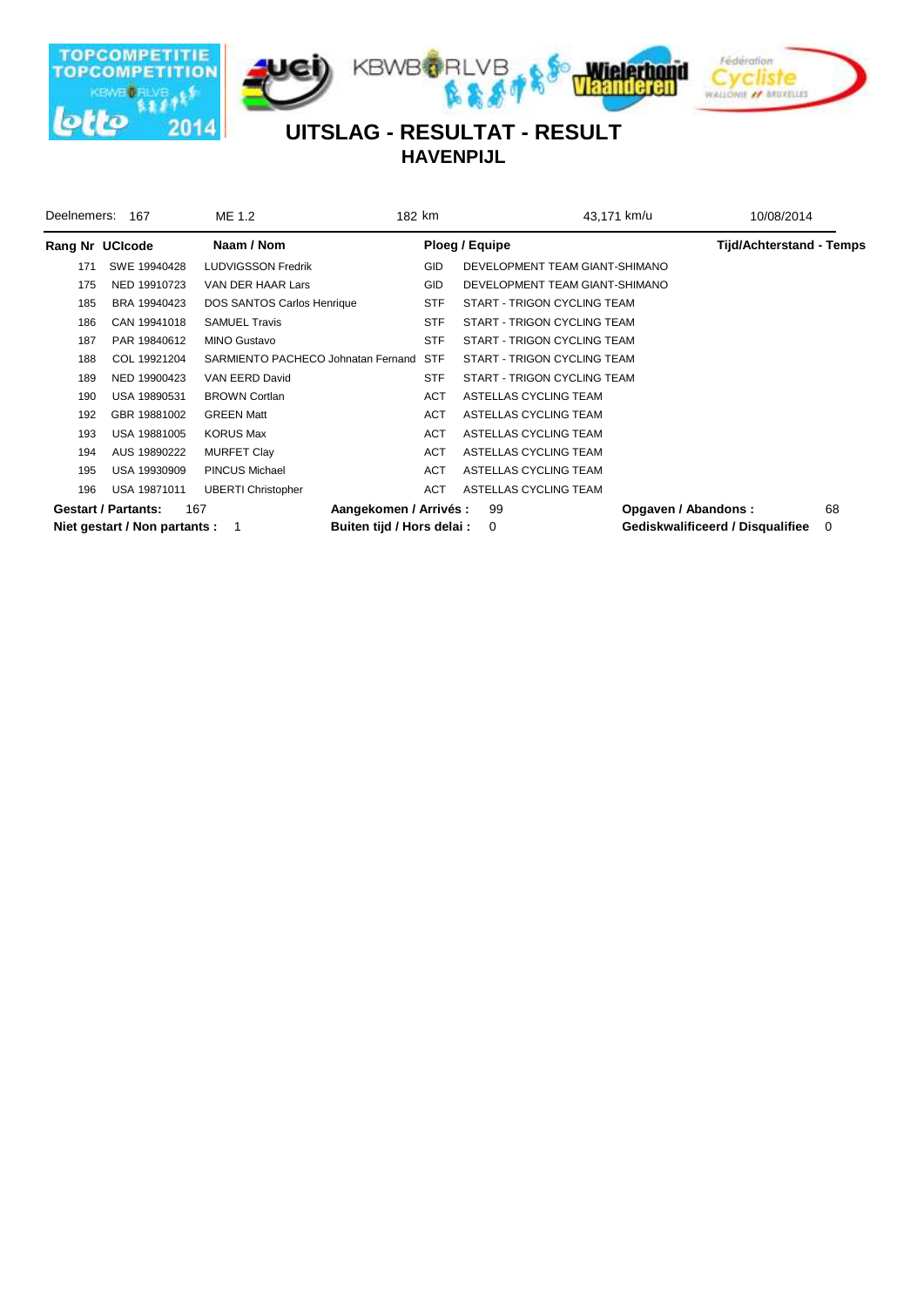

## **PLOEGKLASSEMENT - CLASSEMENT INTEREQUIPES**

HAVENPIJL

| Rang | Ploeg / Equipe                                   | Tijd / Temps | <b>Punten/Points</b> | 1e renner - 1re coureur |
|------|--------------------------------------------------|--------------|----------------------|-------------------------|
| 1    | LOTTO BELISOL U23                                | 12:39:00     | 22                   | 4                       |
| 2    | LEOPARD DEVELOPMENT TEAM                         | 12:39:05     | 29                   | 5                       |
| 3    | RABOBANK DEVELOPMENT TEAM                        | 12:39:06     | 29                   | 2                       |
| 4    | EFC-OMEGA PHARMA-QUICK.STEP                      | 12:39:08     | 36                   | 3                       |
| 5    | <b>VERANDAS WILLEMS</b>                          | 12:39:08     | 43                   | 12                      |
| 6    | <b>CYCLINGTEAM DE RIJKE</b>                      | 12:39:13     | 44                   | $\mathbf{1}$            |
| 7    | <b>WALLONIE - BRUXELLES</b>                      | 12:39:32     | 57                   | 16                      |
| 8    | COLOR CODE - BIOWANZE                            | 12:40:04     | 70                   | $\overline{7}$          |
| 9    | <b>VERANCLASSIC - DOLTCINI</b>                   | 12:40:54     | 94                   | 29                      |
| 10   | DEVELOPMENT TEAM GIANT-SHIMANO                   | 12:40:56     | 109                  | 14                      |
| 11   | VASTGOEDSERVICE - GOLDEN PALACE CONTINENTAL TEAM | 12:41:17     | 115                  | 32                      |
| 12   | KOGA CYCLING TEAM                                | 12:41:17     | 134                  | 34                      |
| 13   | BOFROST-PRORACE CYCLING TEAM                     | 12:41:39     | 160                  | 38                      |
| 14   | <b>JOSAN - TO WIN CYCLING TEAM</b>               | 12:41:59     | 160                  | 43                      |
| 15   | CYCLING TEAM BCV - WORKS-SOENENS                 | 12:42:02     | 156                  | 26                      |
| 16   | T.PALM - PÔLE CONTINENTAL WALLON                 | 12:42:10     | 186                  | 58                      |
| 17   | ROYAL VELO-CLUB OTTIGNIES                        | 12:42:25     | 202                  | 56                      |
| 18   | BIANCHI-LOTTO-NIEUWE HOOP TIELEN VZW             | 12:47:53     | 257                  | 72                      |
| 19   | VL TECHNICS - ABUTRIEK CYCLING TEAM              | 12:51:46     | 242                  | 49                      |
| 20   | BAGUET - M.I.B.A. POORTEN - INDULEK CYCLING TEAM | 8:28:24      | 139                  | 55                      |
| 21   | V.Z.W. ROYAL ANTWERP BICYCLE CLUB                | 8:28:24      | 141                  | 64                      |
| 22   | ASTELLAS CYCLING TEAM                            | 4:13:38      | 33                   | 33                      |
| 23   | START - TRIGON CYCLING TEAM                      | 4:13:59      | 45                   | 45                      |
| 24   | <b>CIBEL</b>                                     | 4:14:01      | 65                   | 65                      |
| 25   | ASFRA RACING TEAM                                | 4:18:34      | 93                   | 93                      |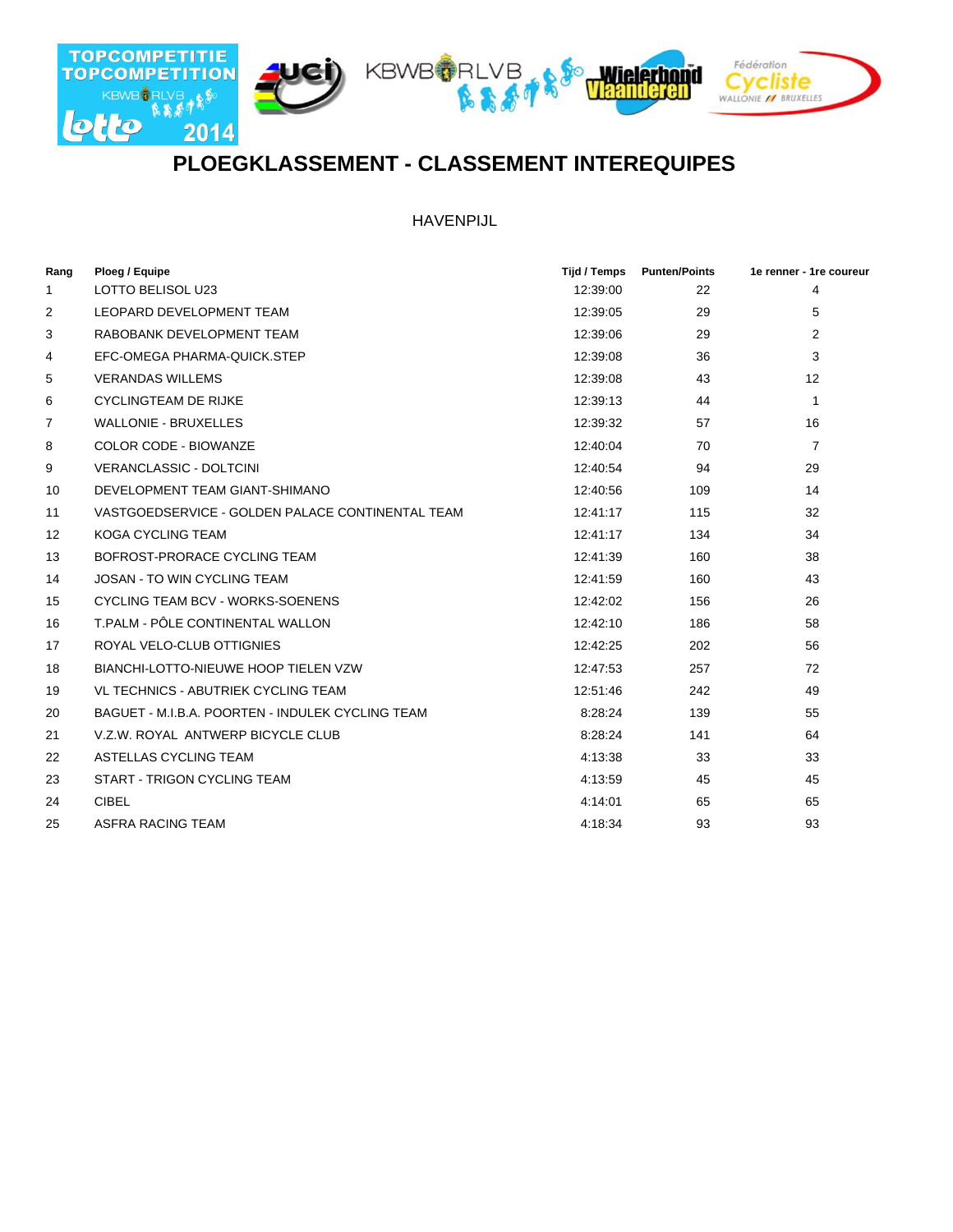

# **Indiv. Punten / Points Indiv. Topcompetitie - Topcompetition**

#### 10/08/2014 HAVENPIJL

| <b>Plaats</b>  | Renner                    | <b>Punten</b>  |
|----------------|---------------------------|----------------|
| 3              | <b>GEERINCK Jens</b>      | 30             |
| 4              | <b>CAPIOT Amaury</b>      | 28             |
| $\overline{7}$ | <b>KERF Jérôme</b>        | 26             |
| 8              | VAN MEIRHAEGHE Jef        | 24             |
| 10             | VAN ROOY Kenneth          | 22             |
| 11             | VAN LERBERGHE Bert        | 20             |
| 13             | <b>BILLE Gaetan</b>       | 19             |
| 16             | <b>STASSEN Julien</b>     | 18             |
| 17             | <b>DEMOITIE Antoine</b>   | 17             |
| 18             | <b>WASTYN Emiel</b>       | 16             |
| 19             | <b>WERTZ Thomas</b>       | 15             |
| 22             | MYNGHEER Daan             | 14             |
| 24             | PESTIAUX Loïc             | 13             |
| 26             | <b>ALLEGAERT Matthias</b> | 12             |
| 28             | <b>CHEVALIER Olivier</b>  | 11             |
| 31             | <b>LEEMANS Rob</b>        | 10             |
| 38             | <b>PANIS Maxim</b>        | 9              |
| 40             | <b>WILLEMS Robby</b>      | 8              |
| 43             | DE ROOZE Niels            | $\overline{7}$ |
| 44             | PONS Gaëtan               | 6              |
| 46             | <b>STENUIT Robin</b>      | 5              |
| 49             | <b>ROTTY Glenn</b>        | 4              |
| 50             | DE CLERCQ Angelo          | 3              |
| 51             | <b>GOOLAERTS Michael</b>  | 2              |
| 54             | <b>DELBAERE Tijs</b>      | 1              |

-De individuele klassering, is voorbehouden voor Belgische renners (nationaliteit),

-Le classement individuel,est réservé aux coureurs de nationalité Belge,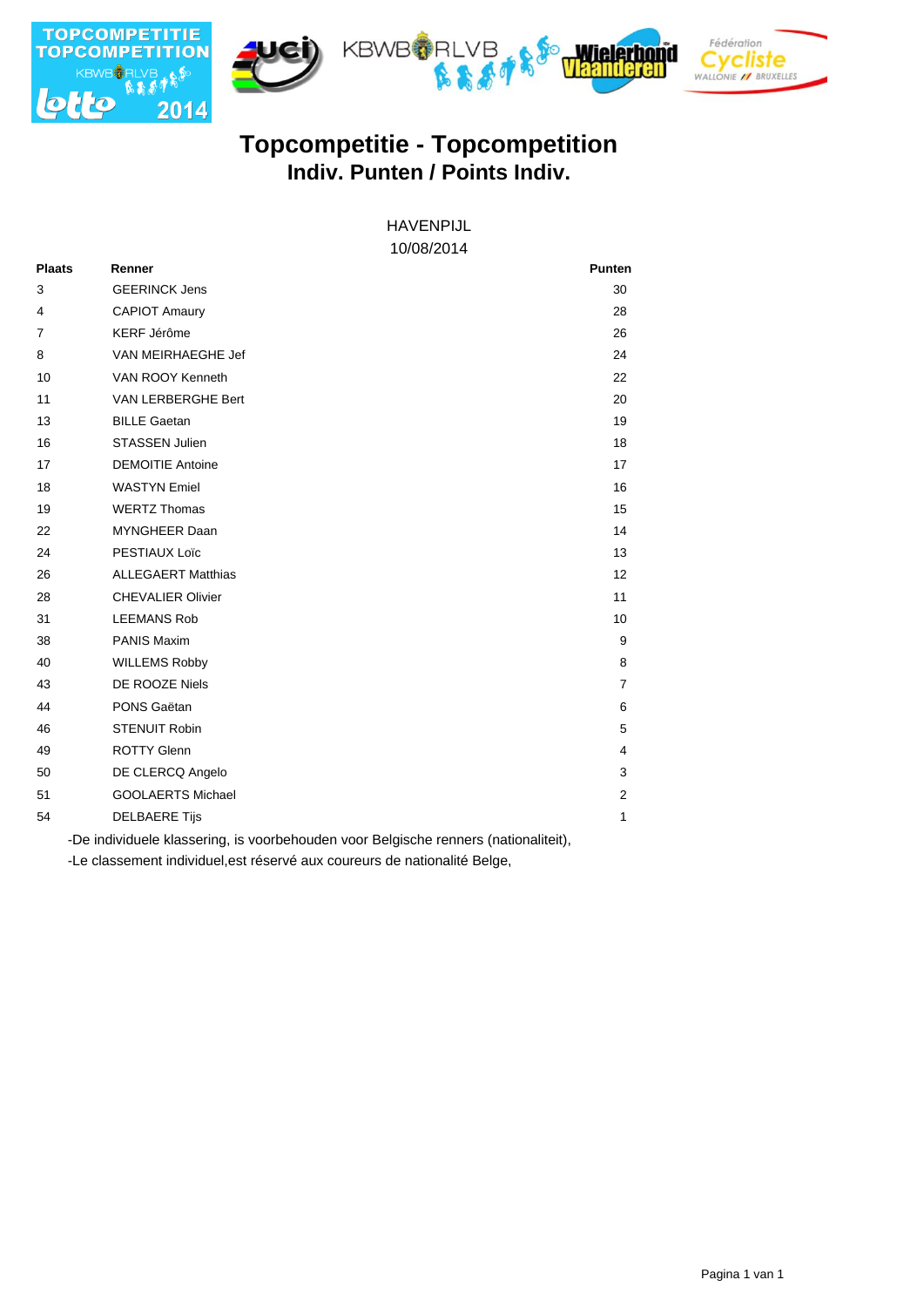







**Topcompetitie - Topcompetition** 

Punten ploegen / Points Equipes

10/08/2014 HAVENPIJL

## Interclub

| #                 | Club                                             | Punten |
|-------------------|--------------------------------------------------|--------|
| 1                 | LOTTO BELISOL U23                                | 30     |
| $\mathcal{P}$     | EFC-OMEGA PHARMA-QUICK.STEP                      | 28     |
| 3                 | <b>WALLONIE - BRUXELLES</b>                      | 26     |
| 4                 | COLOR CODE - BIOWANZE                            | 24     |
| 5                 | <b>VERANDAS WILLEMS</b>                          | 22     |
| 6                 | BOFROST-PRORACE CYCLING TEAM                     | 20     |
| $\overline{7}$    | <b>JOSAN - TO WIN CYCLING TEAM</b>               | 19     |
| 8                 | CYCLING TEAM BCV - WORKS-SOENENS                 | 18     |
| 9                 | T.PALM - PÔLE CONTINENTAL WALLON                 | 17     |
| 10                | ROYAL VELO-CLUB OTTIGNIES                        | 16     |
| 11                | BIANCHI-LOTTO-NIEUWE HOOP TIELEN VZW             | 15     |
| $12 \overline{ }$ | BAGUET - M.I.B.A. POORTEN - INDULEK CYCLING TEAM | 14     |
| 13                | VL TECHNICS - ABUTRIEK CYCLING TEAM              | 13     |
| 14                | <b>CIBEL</b>                                     | 12     |
| 15                | ASFRA RACING TEAM                                | 11     |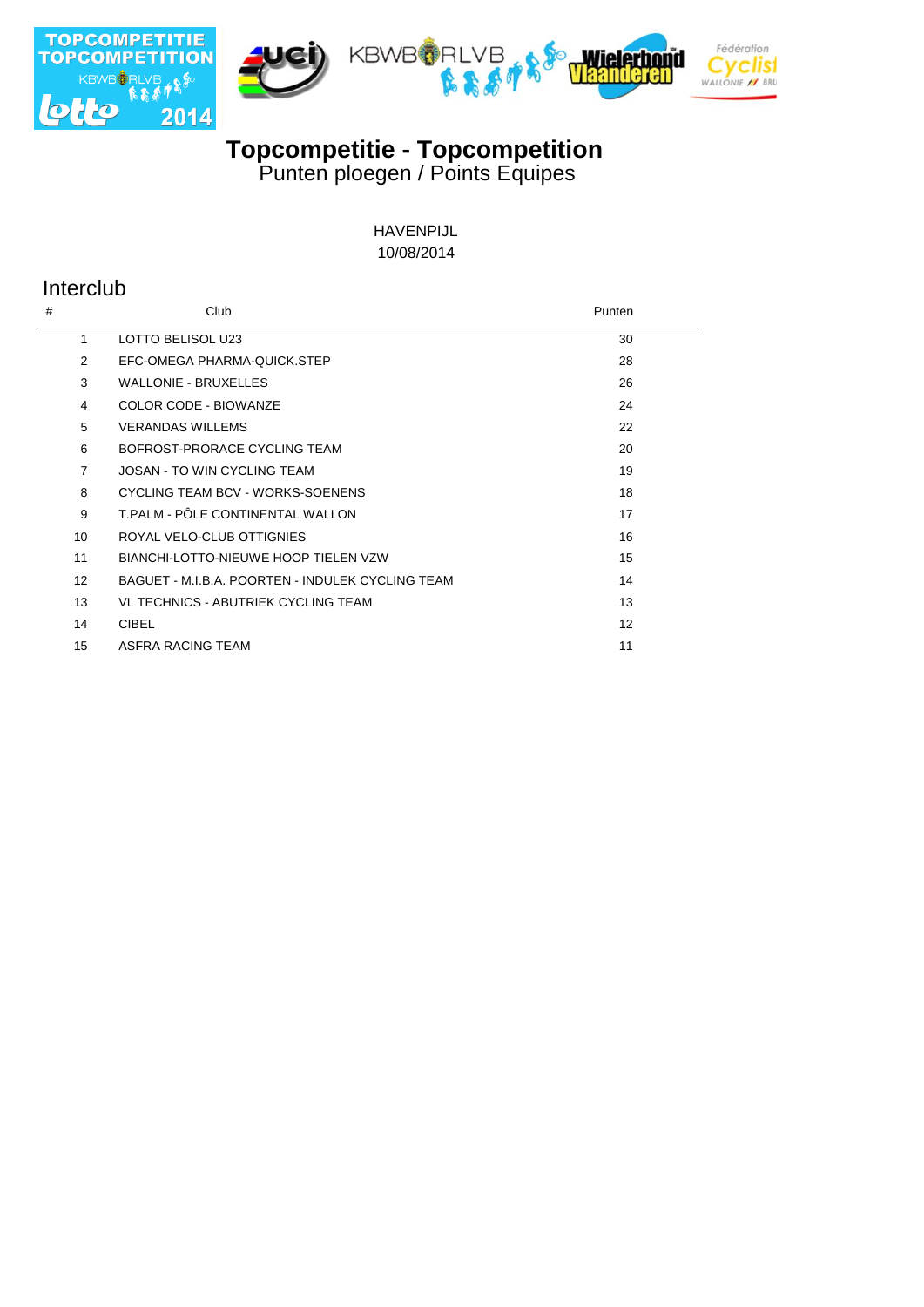

# **Topcompetitie - Topcompetition**

### **Individueel Klassement - Classement Individuel**

### **na wedstrijd van HAVENPIJL - 10/08/2014**

| $\mathbf{1}$ | VAN ROOY Kenneth            | LOTTO BELISOL U23                   | 122 |
|--------------|-----------------------------|-------------------------------------|-----|
| 2            | <b>BILLE Gaetan</b>         | <b>VERANDAS WILLEMS</b>             | 101 |
| 3            | <b>NAESEN Oliver</b>        | <b>CIBEL</b>                        | 94  |
| 4            | VANSPEYBROECK Tim           | TEAM 3M                             | 92  |
| 5            | <b>MEURISSE Xandro</b>      | LOTTO BELISOL U23                   | 89  |
| 6            | VAN MEIRHAEGHE Jef          | LOTTO BELISOL U23                   | 82  |
| 7            | <b>ALLEGAERT Matthias</b>   | CYCLING TEAM BCV - WORKS-SOENENS    | 78  |
| 8            | <b>DE TIER Floris</b>       | EFC-OMEGA PHARMA-QUICK.STEP         | 75  |
| 9            | VAN LERBERGHE Bert          | EFC-OMEGA PHARMA-QUICK.STEP         | 67  |
| 10           | <b>BENOOT Tiesj</b>         | LOTTO BELISOL U23                   | 59  |
| 11           | <b>CAPIOT Amaury</b>        | LOTTO BELISOL U23                   | 50  |
| 12           | <b>DRON Boris</b>           | WALLONIE - BRUXELLES                | 47  |
| 13           | KERF Jérôme                 | <b>COLOR CODE - BIOWANZE</b>        | 47  |
| 14           | <b>REYNVOET Niels</b>       | JOSAN - TO WIN CYCLING TEAM         | 46  |
| 15           | PONS Gaëtan                 | <b>COLOR CODE - BIOWANZE</b>        | 46  |
| 16           | <b>DELTOMBE Kevin</b>       | LOTTO BELISOL U23                   | 45  |
| 17           | <b>WERTZ Thomas</b>         | COLOR CODE - BIOWANZE               | 45  |
| 18           | VANREYTEN Joachim           | EFC-OMEGA PHARMA-QUICK.STEP         | 44  |
| 19           | JANSSENS Jimmy              | <b>TEAM 3M</b>                      | 43  |
| 20           | <b>PEYSKENS Dimitri</b>     | LOTTO BELISOL U23                   | 43  |
| 21           | <b>VEREECKEN Nicolas</b>    | <b>VERANDAS WILLEMS</b>             | 42  |
| 22           | DE WINTER Ludwig            | <b>COLOR CODE - BIOWANZE</b>        | 40  |
| 23           | MYNGHEER Daan               | EFC-OMEGA PHARMA-QUICK.STEP         | 38  |
| 24           | <b>DERNIES Tom</b>          | <b>WALLONIE - BRUXELLES</b>         | 38  |
| 25           | <b>DRUYTS Gerry</b>         | <b>TEAM 3M</b>                      | 38  |
| 26           | <b>DEGUELLE Christopher</b> | ROYAL VELO-CLUB OTTIGNIES           | 38  |
| 27           | <b>SMEYERS Floris</b>       | <b>VERANDAS WILLEMS</b>             | 35  |
| 28           | <b>VERVAEKE Louis</b>       | LOTTO BELISOL U23                   | 32  |
| 29           | VAN STEENBERGHEN Jori       | <b>CIBEL</b>                        | 32  |
| 30           | <b>YDENS Andrew</b>         | T.PALM - PÔLE CONTINENTAL WALLON    | 32  |
| 31           | <b>DEWORTELAER Serge</b>    | <b>VERANCLASSIC - DOLTCINI</b>      | 31  |
| 32           | <b>GEERINCK Jens</b>        | EFC-OMEGA PHARMA-QUICK.STEP         | 30  |
| 33           | FRANCKAERT Gregory          | TEAM 3M                             | 29  |
| 34           | PRÉMONT Christophe          | <b>WALLONIE - BRUXELLES</b>         | 28  |
| 35           | <b>FARAZIJN Maxime</b>      | EFC-OMEGA PHARMA-QUICK.STEP         | 28  |
| 36           | PESTIAUX Loïc               | <b>WALLONIE - BRUXELLES</b>         | 27  |
| 37           | DEGREVE Martijn             | EFC-OMEGA PHARMA-QUICK.STEP         | 25  |
| 38           | LEEMANS Rob                 | LOTTO BELISOL U23                   | 25  |
| 39           | <b>STALLAERT Joeri</b>      | <b>VERANCLASSIC - DOLTCINI</b>      | 24  |
| 40           | <b>MANNAERTS Jelle</b>      | <b>VERANDAS WILLEMS</b>             | 22  |
| 41           | <b>BOSMANS Tom</b>          | VL TECHNICS - ABUTRIEK CYCLING TEAM | 22  |
| 42           | <b>EVRARD Laurent</b>       | <b>WALLONIE - BRUXELLES</b>         | 21  |
| 43           | <b>PIETERS Sibrecht</b>     | ROYAL VELO-CLUB OTTIGNIES           | 20  |
| 44           | <b>BOUVRY Dieter</b>        | EFC-OMEGA PHARMA-QUICK.STEP         | 20  |
| 45           | <b>DECLERCQ Benjamin</b>    | EFC-OMEGA PHARMA-QUICK.STEP         | 19  |
| 46           | DE DECKER Bjorn             | <b>CIBEL</b>                        | 18  |
| 47           | <b>STASSEN Julien</b>       | <b>WALLONIE - BRUXELLES</b>         | 18  |
| 48           | <b>DEMOITIE Antoine</b>     | <b>WALLONIE - BRUXELLES</b>         | 17  |
| 49           | <b>DECORTE Axel</b>         | CYCLING TEAM BCV - WORKS-SOENENS    | 17  |
| 50           | <b>WASTYN</b> Emiel         | <b>VERANDAS WILLEMS</b>             | 16  |

-De individuele klassering, is voorbehouden voor Belgische renners (nationaliteit),

-Le classement individuel,est réservé aux coureurs de nationalité Belge,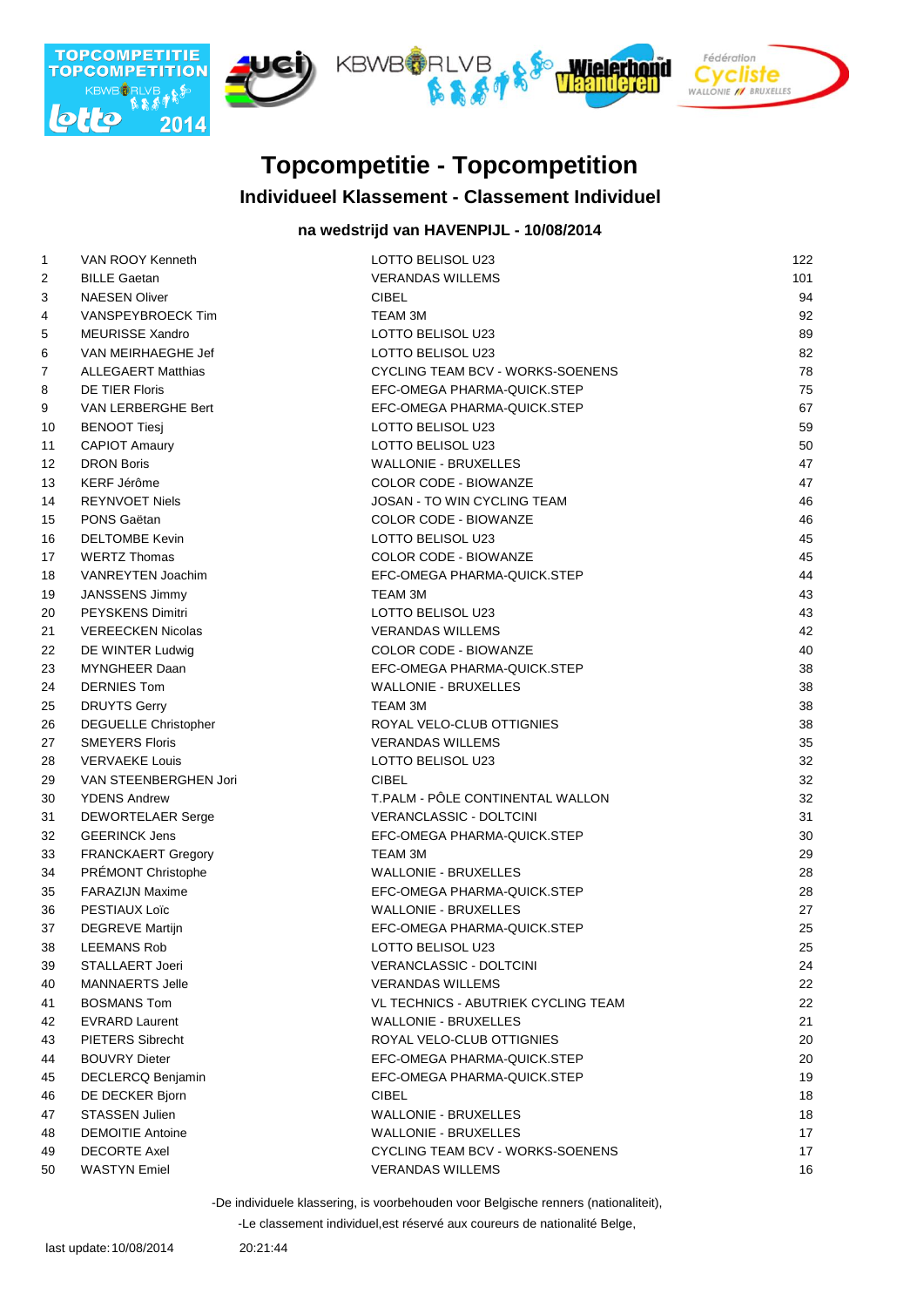| 51 | <b>CHEVALIER Olivier</b> | <b>WALLONIE - BRUXELLES</b>                | 16             |
|----|--------------------------|--------------------------------------------|----------------|
| 52 | LOGIER Jan               | <b>VL TECHNICS - ABUTRIEK CYCLING TEAM</b> | 15             |
| 53 | <b>WARNIER Antoine</b>   | <b>COLOR CODE - BIOWANZE</b>               | 13             |
| 54 | <b>DEBAENE Martijn</b>   | VL TECHNICS - ABUTRIEK CYCLING TEAM        | 12             |
| 55 | CARNEVALI Jean-albert    | <b>VERANDAS WILLEMS</b>                    | 12             |
| 56 | <b>DONNAY Laurent</b>    | ROYAL VELO-CLUB OTTIGNIES                  | 11             |
| 57 | <b>SEYNAEVE Lander</b>   | EFC-OMEGA PHARMA-QUICK.STEP                | 10             |
| 58 | <b>MERTENS Robin</b>     | BOFROST-PRORACE CYCLING TEAM               | 9              |
| 59 | POLS Ruben               | LOTTO BELISOL U23                          | 9              |
| 60 | VAN HOLDERBEKE Mathias   | <b>CIBEL</b>                               | 9              |
| 61 | <b>PANIS Maxim</b>       | BOFROST-PRORACE CYCLING TEAM               | 9              |
| 62 | <b>CARABIN Sebastien</b> | T.PALM - PÔLE CONTINENTAL WALLON           | 8              |
| 63 | <b>DANIELS Wouter</b>    | BOFROST-PRORACE CYCLING TEAM               | 8              |
| 64 | <b>WILLEMS Robby</b>     | BOFROST-PRORACE CYCLING TEAM               | 8              |
| 65 | DE GENDT Aime            | EFC-OMEGA PHARMA-QUICK.STEP                | 7              |
| 66 | <b>CALLEBAUT Kevin</b>   | <b>CIBEL</b>                               | $\overline{7}$ |
| 67 | <b>VANDYCK Niels</b>     | <b>VERANDAS WILLEMS</b>                    | $\overline{7}$ |
| 68 | <b>BAERT Jasper</b>      | CYCLING TEAM BCV - WORKS-SOENENS           | $\overline{7}$ |
| 69 | <b>DELFOSSE Florent</b>  | <b>COLOR CODE - BIOWANZE</b>               | $\overline{7}$ |
| 70 | DE ROOZE Niels           | <b>JOSAN - TO WIN CYCLING TEAM</b>         | $\overline{7}$ |
| 71 | <b>MAES Alexander</b>    | CYCLING TEAM BCV - WORKS-SOENENS           | 6              |
| 72 | DE PAEPE Johannes        | BIANCHI-LOTTO-NIEUWE HOOP TIELEN VZW       | 5              |
| 73 | <b>TOOTH Niels</b>       | BOFROST-PRORACE CYCLING TEAM               | 5              |
| 74 | DE BONDT Dries           | JOSAN - TO WIN CYCLING TEAM                | 5              |
| 75 | <b>STENUIT Robin</b>     | <b>WALLONIE - BRUXELLES</b>                | 5              |
| 76 | <b>LELEU Antoine</b>     | <b>COLOR CODE - BIOWANZE</b>               | $\overline{4}$ |
| 77 | VAN BROEKHOVEN Bram      | VL TECHNICS - ABUTRIEK CYCLING TEAM        | 4              |
| 78 | <b>ROTTY Glenn</b>       | VL TECHNICS - ABUTRIEK CYCLING TEAM        | $\overline{4}$ |
| 79 | <b>ROBEET Ludovic</b>    | COLOR CODE - BIOWANZE                      | 3              |
| 80 | <b>GOOLAERTS Michael</b> | <b>VERANDAS WILLEMS</b>                    | 3              |
| 81 | DE WINTER Walt           | <b>VERANDAS WILLEMS</b>                    | 3              |
| 82 | DE CLERCQ Angelo         | JOSAN - TO WIN CYCLING TEAM                | 3              |
| 83 | <b>DUQUENNOY Jimmy</b>   | ROYAL VELO-CLUB OTTIGNIES                  | $\overline{2}$ |
| 84 | DE SY Gertjan            | VAN DER VURST DEVELOPMENT TEAM             | $\overline{2}$ |
| 85 | VANSUMERE lan            | <b>JOSAN - TO WIN CYCLING TEAM</b>         | 1              |
| 86 | DE VOS Gertjan           | <b>TEAM 3M</b>                             | 1              |
| 87 | VAN BREUSSEGEM Elias     | VL TECHNICS - ABUTRIEK CYCLING TEAM        | 1              |
| 88 | <b>DELBAERE Tijs</b>     | CYCLING TEAM BCV - WORKS-SOENENS           | $\mathbf{1}$   |

-De individuele klassering, is voorbehouden voor Belgische renners (nationaliteit),

-Le classement individuel,est réservé aux coureurs de nationalité Belge,